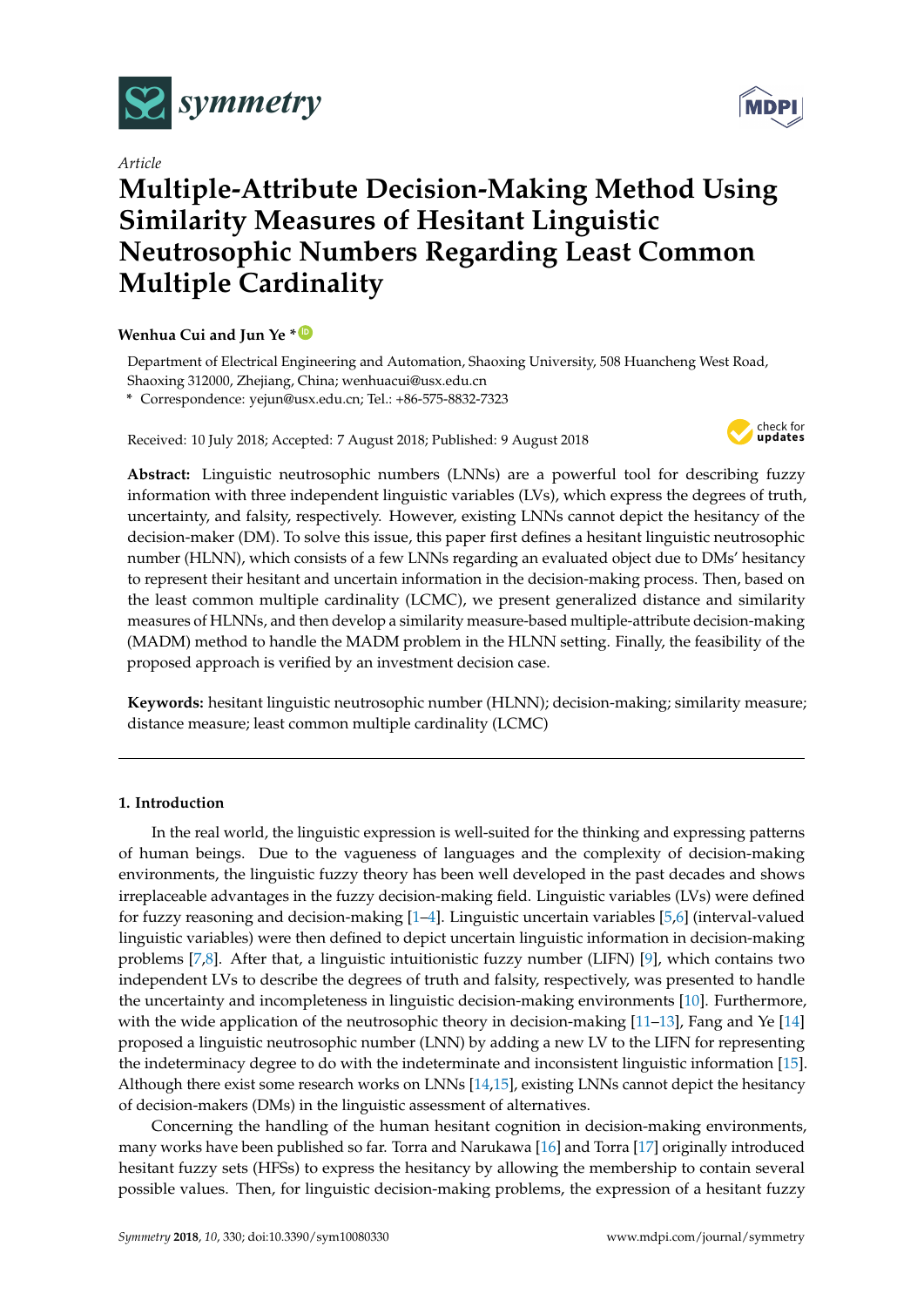linguistic set (HFLS) [\[18\]](#page-10-14) was obtained based on combining a linguistic term (LT) set with a HFS so as to satisfy the hesitant linguistic evaluation requirements [\[19,](#page-10-15)[20\]](#page-10-16) of DMs. After that, an interval-valued HFLS [\[21\]](#page-10-17) was presented as an extension form by combining an interval-valued LT set with a HFS. Recently, Ye [\[22\]](#page-10-18) proposed the hesitant neutrosophic linguistic number (HNLN) to carry out hesitant decision-making problems with the neutrosophic linguistic number that contains partial determinacy and partial indeterminacy. However, there is no definition or decision-making method for the hesitant sets of LNNs in the existing literature. Additionally, in the hesitant linguistic expressions of DMs, the components between two hesitant sets generally have difference in their length sizes, and thus it is difficult to directly perform measure calculations between hesitant sets. Thus, several researchers have proposed some extension methods to extend the shorter items in the two hesitant sets by adding the minimum values, maximum values, or any values [\[23](#page-11-0)[,24\]](#page-11-1) to reach their identical length. However, these extension methods depend too much on the subjective preferences and interests of the DMs. To solve this problem, we have already introduced the least common multiple cardinality (LCMC) to extend the hesitant fuzzy elements in our previous research works [\[22,](#page-10-18)[25\]](#page-11-2), which become more objective for the decision-making calculation of HFSs.

As aforementioned, there is a gap of hesitant LNNs in existing studies. For instance, suppose that we hesitate between two single-valued LNNs,  $\langle h_7, h_3, h_4 \rangle$  and  $\langle h_5, h_3, h_1 \rangle$ , from the given LT set  $H = \{h_s | s \in [0, 8]\}$  regarding an evaluated object. However, it is difficult to express the hesitation information and the LNN information of the DMs simultaneously by a unique LNN or a unique HFS. Therefore, for the purposes of satisfying the demand of hesitant decision-making with LNNs and ensuring the objectivity of the measure calculation, this paper aims to (i) define the concept of HLNNs by combining HFSs with LNNs, (ii) present the LCMC-based generalized distance and similarity measures of HLNNs for more objective measure calculation of HLNN information, and (iii) to propose a novel multiple-attribute decision-making (MADM) method based on the proposed LCMC-based similarity measure in the HLNN setting.

In order to do so, Section [2](#page-1-0) briefly reviews LNNs. Section [3](#page-2-0) defines a HLNN and a HLNN set. Then, in Section [4,](#page-2-1) the LCMC-based generalized distance and similarity measures of HLNNs are presented. In Section [5,](#page-5-0) a new MADM method was developed by using the proposed similarity measure of HLNNs. In Section [6,](#page-6-0) the feasibility of the proposed approach is demonstrated by an investment case. The conclusions and future research of HLNNs are discussed in the last section.

#### <span id="page-1-0"></span>**2. Linguistic Neutrosophic Numbers (LNNs)**

Fang and Ye [\[14\]](#page-10-10) originally presented the following definition of the LNN:

**Definition 1** ([\[14\]](#page-10-10)). Let  $H = \{h_0, h_1, ..., h_\tau\}$  be a LT set, where  $\tau + 1$  is an odd cardinality. A LNN can be defined as  $\vartheta = \langle h_T, h_U, h_F \rangle$  for  $h_T, h_U, h_F \in H$  and T, U,  $F \in [0, \tau]$ , where  $h_T, h_U, h_F$  represent the degrees of *truth, indeterminacy, and falsity, respectively.*

For the comparison of LNNs, the score and accuracy functions of LNNs are defined as follows [\[14\]](#page-10-10):

**Definition 2** ([\[14\]](#page-10-10)). Let  $\vartheta = \langle h_T, h_U, h_F \rangle$  be a LNN in H. Then its score function can be given by:

$$
S(\theta) = (2\tau + T - U - F)/3\tau \text{ for } S(\theta) \in [0,1],
$$
 (1)

*and its accuracy function can be expressed as*

$$
V(\vartheta) = (T - F)/\tau \text{ for } V(\vartheta) \in [-1, 1].
$$
 (2)

**Definition 3** ([\[14\]](#page-10-10)). Let  $\theta_{\alpha} = h_{T_{\alpha}}$ ,  $h_{U_{\alpha}}$ ,  $h_{F_{\alpha}} >$  and  $\theta_{\beta} = h_{T_{\beta}}$ ,  $h_{U_{\beta}}$ ,  $h_{F_{\beta}} >$  be two LNNs in H. There exist *the following relations:*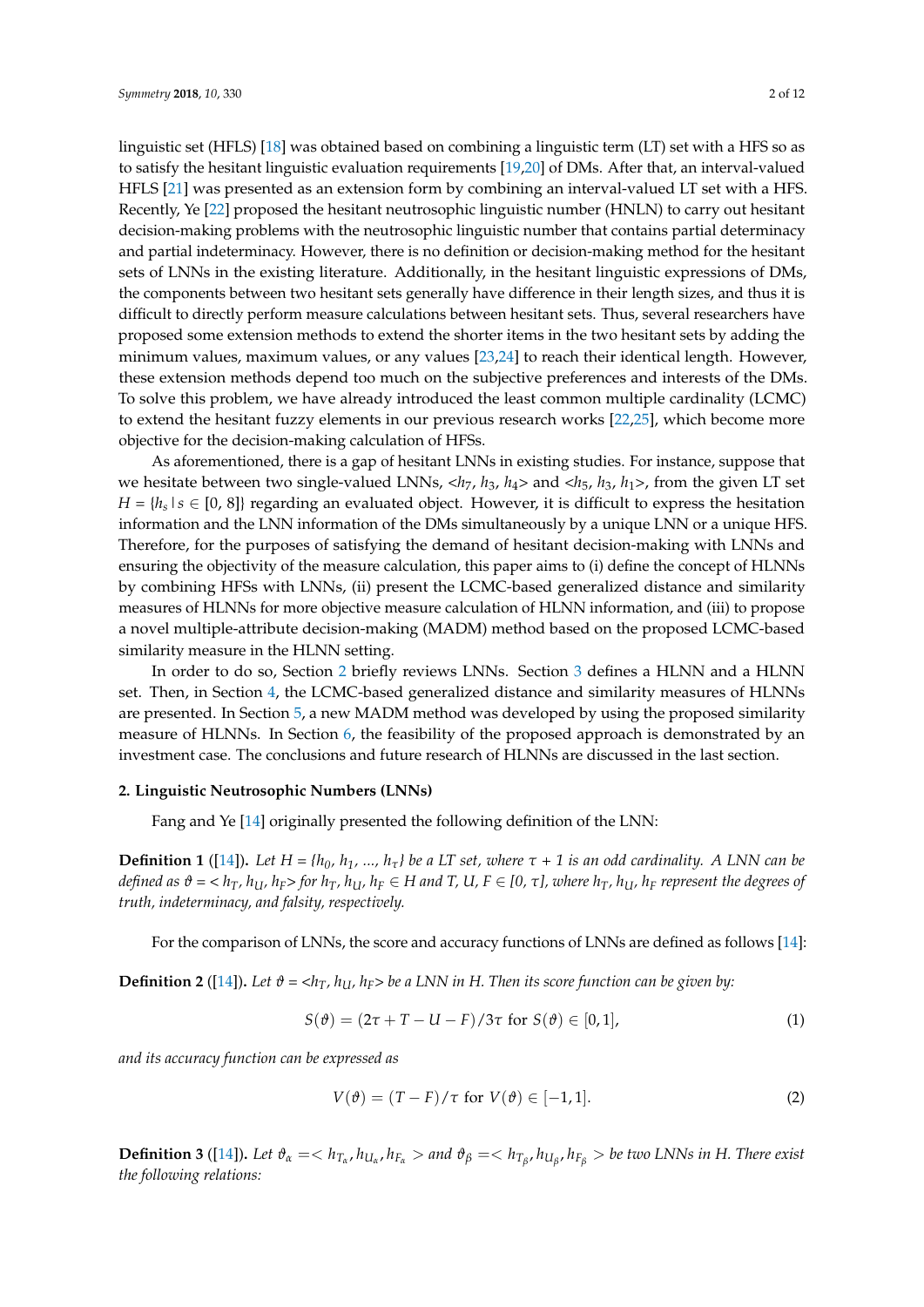- (1) *If*  $S(\vartheta_\alpha) < S(\vartheta_\beta)$ , then  $\vartheta_\alpha < \vartheta_\beta$ ;
- (2) *If*  $S(\vartheta_\alpha) > S(\vartheta_\beta)$ , then  $\vartheta_\alpha > \vartheta_\beta$ ;
- (3) *If*  $S(\vartheta_\alpha) = S(\vartheta_\beta)$  and  $V(\vartheta_\alpha) < V(\vartheta_\beta)$ , then  $\vartheta_\alpha < \vartheta_\beta$ ;
- (4) *If*  $S(\vartheta_\alpha) = S(\vartheta_\beta)$  and  $V(\vartheta_\alpha) > V(\vartheta_\beta)$ , then  $\vartheta_\alpha > \vartheta_\beta$ ;
- (5) *If*  $S(\vartheta_\alpha) = S(\vartheta_\beta)$  and  $V(\vartheta_\alpha) = V(\vartheta_\beta)$ , then  $\vartheta_\alpha = \vartheta_\beta$ .

#### <span id="page-2-0"></span>**3. Hesitant Linguistic Neutrosophic Numbers (HLNNs) and HLNN Set**

Torra and Narukawa [\[16\]](#page-10-12) and Torra [\[17\]](#page-10-13) first defined the HFS as follows:

**Definition 4** ([\[16,](#page-10-12)[17\]](#page-10-13))**.** *Assume S is a universe set, then a HFS N on S can be given by*

$$
N = \{ \langle s, E(s) \rangle | s \in S \},
$$

*where E(s) is a hesitant component of N containing a set of some values in [0, 1], which represents all possible membership degrees of s.*

By integrating HFS with LNN, we define a HLNN set as follows:

**Definition 5.** Set a universe of discourse  $S = \{s_1, s_2, \ldots, s_q\}$  and a finite LT set  $H = \{h_0, h_1, \ldots, h_\tau\}$ , and then *a HLNN set N<sup>l</sup> on S can be expressed as*

$$
N_l = \{ \langle s_j, E_l(s_j) \rangle | s_j \in S, j = 1, 2, \cdots, q \}
$$

where  $E_l(s_j)$  is a set of  $m_j$  LNNs, denoted by a HLNN  $E_l(s_j)=\{< h_{T^k_j},h_{U^k_j},h_{F^k_j}>h_{T^k_j}\in H,h_{U^k_j}\in H,h_{F^k_j}\in H)$ *H*,  $k = 1, 2, \cdots, m_j$  *for*  $s_j \in S$ .

#### <span id="page-2-1"></span>**4. LCMC-Based Distance and Similarity Measures of HLNNs**

In most situations, the cardinal numbers (the number of LNNs) of HLNNs evaluated for the same object are usually different. Thus, it is necessary to make the cardinal numbers of the two HLNNs the same to satisfy the distance and similarity measures between them.

We assume that p HLNNs on  $S = \{s_1, s_2, ..., s_q\}$  are  $E_{l_1}(s_j), E_{l_2}(s_j), \cdots, E_{l_p}(s_j)$  for  $s_j \in S$   $(j = 1, 2, 3)$ ..., *q*). Then, the HLNNs  $E_{l_i}(s_j)$  for  $i = 1, 2, ..., p$  can be given by

$$
E_{l_1}(s_j) = \{ \langle h_{T_{1j}^1}, h_{U_{1j}^1}, h_{F_{1j}^1} > \rangle, \langle h_{T_{1j}^2}, h_{U_{1j}^2}, h_{F_{1j}^2} > \rangle, \dots, \langle h_{T_{1j}^{m_{1j}}}, h_{U_{1j}^{m_{1j}}}, h_{F_{1j}^{m_{1j}}} > \rangle, \nE_{l_2}(s_j) = \{ \langle h_{T_{2j}^1}, h_{U_{2j}^1}, h_{F_{2j}^1} > \rangle, \langle h_{T_{2j}^2}, h_{U_{2j}^2}, h_{F_{2j}^2} > \rangle, \dots, \langle h_{T_{2j}^{m_{2j}}}, h_{U_{2j}^{m_{2j}}}, h_{F_{2j}^{m_{2j}}} > \} \}, \n\cdots, \nE_{l_p}(s_j) = \{ \langle h_{T_{pj}^1}, h_{U_{pj}^1}, h_{F_{pj}^1} > \rangle, \langle h_{T_{pj}^2}, h_{U_{pj}^2}, h_{F_{pj}^2} > \rangle, \dots, \langle h_{T_{pj}^{m_{pj}}}, h_{U_{pj}^{m_{pj}}}, h_{F_{pj}^{m_{pj}}} > \} \},
$$

where  $m_{ij}$  is the cardinal number of  $E_{l_i}(s_j)$  ( $i = 1, 2, ..., p$  and  $j = 1, 2, ..., q$ ).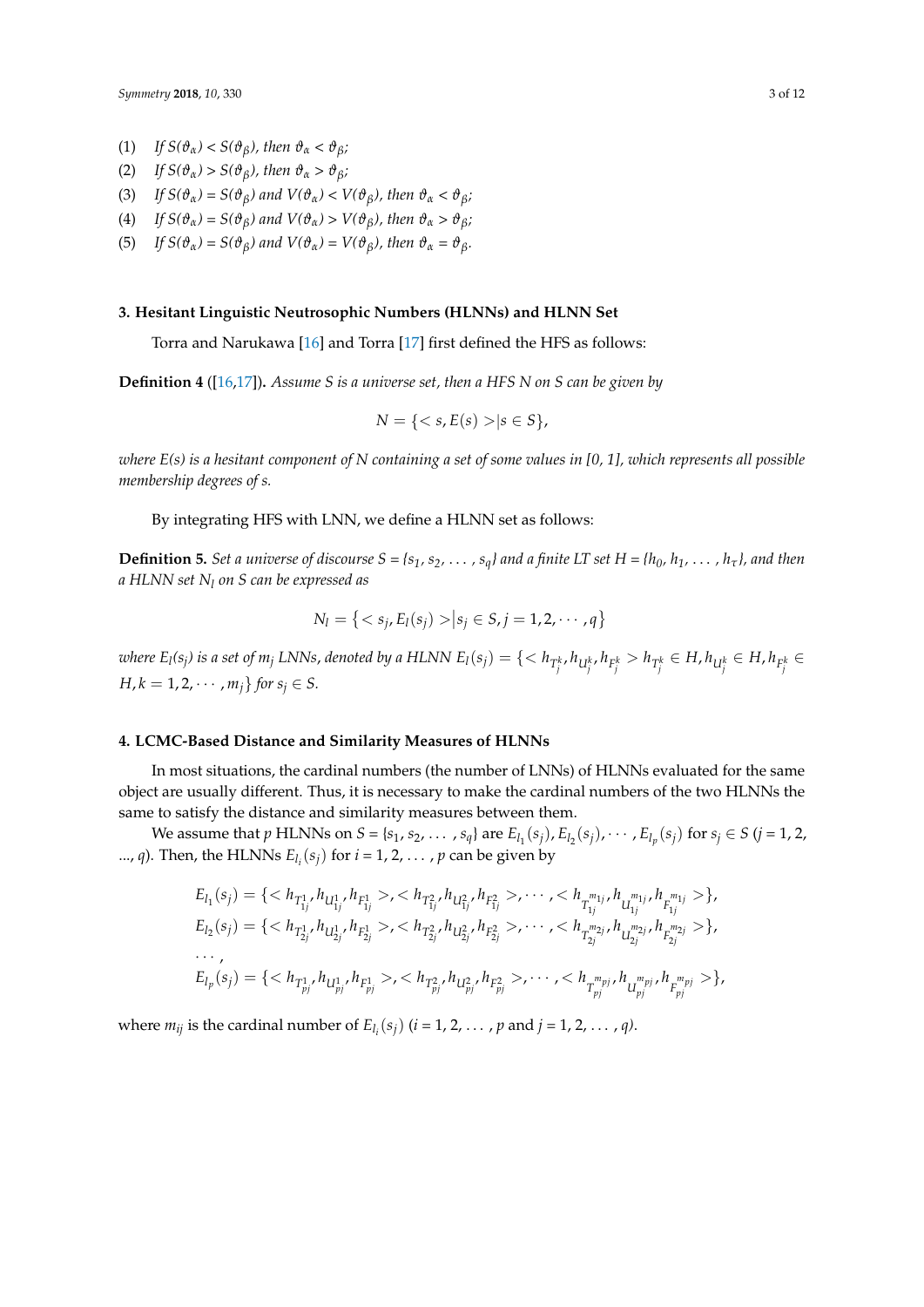Provided that the LCMC of *mij (i* = 1, 2, ..., *p* and *j* = 1, 2, ..., *q)* is *c<sup>j</sup>* (*j* = 1, 2, . . . , *q)*, by increasing the number of LNNs  $\langle h_{T_{ij}^k}, h_{U_{ij}^k}, h_{F_{ij}^k} \rangle$   $(k = 1, 2, ..., m_{ij})$  in  $E_{l_i}(s_j)$  depending on  $c_j$   $(j = 1, 2, ..., q)$ , the extended HLNN  $E_{l_i}^o(s_j)$   $(i = 1, 2, ..., p$  and  $j = 1, 2, ..., q$ ) will be obtained by the extension forms:

$$
E_{I_{1}}^{o}(s_{j}) = \left\{\underbrace{\underbrace{\left\langle h_{T_{1j}}^{1}, h_{U_{1j}^{1}}^{1}, h_{F_{1j}^{1}}^{1}, \dots, \underbrace{\left\langle h_{T_{2j}}^{2}, h_{U_{2j}^{2}}, h_{F_{2j}^{2}}^{2}, \dots, \dots, \underbrace{\left\langle h_{T_{1j}^{m_{1j}}}, h_{U_{1j}^{m_{1j}}}, h_{F_{1j}^{m_{1j}}^{m_{1j}}}, \dots, \underbrace{\left\langle h_{T_{2j}^{1}}^{2}, h_{U_{2j}^{1}}^{2}, \dots, \underbrace{\left\langle h_{T_{2j}^{1}}^{2}, h_{U_{2j}^{1}}^{2}, \dots, \underbrace{\left\langle h_{T_{2j}^{2}, Y_{2j}}^{2}, \dots, \dots, \left\langle h_{T_{2j}^{m_{2j}}}, h_{U_{2j}^{m_{2j}}}, \dots, \underbrace{\left\langle h_{T_{2j}^{m_{2j}}}, h_{F_{2j}^{m_{2j}}}, \dots, \left\langle h_{T_{2j}^{m_{2j}}}, \dots, \underbrace{\left\langle h_{T_{2j}^{m_{2j}}}, h_{T_{2j}^{m_{2j}}}, \dots, \left\langle h_{T_{2j}^{m_{2j}}}, \dots, \underbrace{\left\langle h_{T_{2j}^{1}}^{2}, \dots, \left\langle h_{T_{2j}^{2}, Y_{2j}}^{2}, \dots, \left\langle h_{T_{2j}^{m_{2j}}}, \dots, \underbrace{\left\langle h_{T_{2j}^{m_{2j}}}, \dots, \left\langle h_{T_{2j}^{m_{2j}}}, \dots, \underbrace{\left\langle h_{T_{2j}^{m_{2j}}}, \dots, \left\langle h_{T_{2j}^{m_{2j}}}, \dots, \left\langle h_{T_{2j}^{m_{2j}}}, \dots, \underbrace{\left\langle h_{T_{2j}^{m_{2j}}}, \dots, \left\langle h_{T_{2j}^{m_{2j}}}, \dots, \left\langle h_{T_{2j}^{m_{2j}}}, \dots, \left\langle h_{T_{2j}^{m_{2j}}}, \dots, \left\langle h_{T_{2j}^{m_{2j}}}, \dots, \left\langle h_{T_{2j}^{m_{2j}}}, \dots, \left\langle h_{T_{2j}^{m_{2j}}}, \dots, \left\
$$

where  $R_{ij}$  is the number of LNNs  $\langle h_{T_{ij}^k}, h_{U_{ij}^k}, h_{F_{ij}^k} \rangle$   $(k = 1, 2, ..., m_{ij})$  in  $E_{l_i}^o(x_j)$   $(i = 1, 2, ..., p$  and  $j = 1, 2, ...$  $\ldots$ , *q*), calculated by:

$$
R_{ij} = \frac{c_j}{m_{ij}}.\tag{3}
$$

Additionally, the elements  $\vartheta_{ij}^{\sigma(k)}=(k=1,2,\ldots,c_j)$  in  $E_{l_i}^o(x_j)$  are arranged *ij ij ij* in an ascending order, denoted as  $E_{l_i}^o(x_j)=\{\vartheta_{ij}^{\sigma(1)},\vartheta_{ij}^{\sigma(2)},\cdots,\vartheta_{ij}^{\sigma(c_j)}\}$   $(i=1,2,\ldots,p$  and  $j=1,2,\ldots$  ,  $q$ ), where  $\sigma:(1,2,\ldots,c_j)\to (1,2,\ldots,c_j)$  is a permutation satisfying  $\vartheta_{ij}^{\sigma(k)}\leq \vartheta_{ij}^{\sigma(k+1)}$   $(k=1,2,\ldots,c_j).$ 

**Definition 6.** Let  $N_{l_1} = \{E_{l_1}(s_1), E_{l_1}(s_2), \cdots, E_{l_1}(s_q)\}\$  and  $N_{l_2} = \{E_{l_2}(s_1), E_{l_2}(s_2), \cdots, E_{l_2}(s_q)\}\$  be two HLNN sets on  $S = \{s_1, s_2, ..., s_q\}$ , where  $E_{l_1}(s_j)$  and  $E_{l_2}(s_j)$  (j = 1, 2,  $\ldots$  , q) are HLNNs in a LT set H = { $h_0$ , *h1*, *...*, *hτ} for h<sup>j</sup>* ∈ *H. Let f(h<sup>j</sup> ) = j/τ be a linguistic scale function. Then, the normalized generalized distance* between  $N_{l_1}$  and  $N_{l_2}$  can be represented as:

$$
d(N_{l_1}, N_{l_2}) = \left\{ \frac{1}{q} \sum_{j=1}^q \left[ \frac{1}{3c_j} \sum_{k=1}^{c_j} \left( |f(h_{T_{1j}^{\sigma(k)}}) - f(h_{T_{2j}^{\sigma(k)}})|^{\rho} + |f(h_{U_{1j}^{\sigma(k)}}) - f(h_{U_{2j}^{\sigma(k)}})|^{\rho} + |f(h_{F_{1j}^{\sigma(k)}}) - f(h_{F_{2j}^{\sigma(k)}})|^{\rho} \right] \right\}^{1/\rho}
$$
  
= 
$$
\left\{ \frac{1}{q} \sum_{j=1}^q \left[ \frac{1}{3c_j \tau^{\rho}} \sum_{k=1}^{c_j} \left( |T_{1j}^{\sigma(k)} - T_{2j}^{\sigma(k)}|^{\rho} + |U_{1j}^{\sigma(k)} - U_{2j}^{\sigma(k)}|^{\rho} + |F_{1j}^{\sigma(k)} - F_{2j}^{\sigma(k)}|^{\rho} \right) \right] \right\}^{1/\rho} for \ \rho > 0.
$$
 (4)

Obviously,  $d(N_{l_1}, N_{l_2})$  degenerates to the normalized generalized distance of Hamming for  $\rho = 1$ and to the normalized generalized distance of Euclidean for  $\rho = 2$ .

For the generalized distance  $d(N_{l_1}, N_{l_2})$ , there is a proposition as follows:

**Proposition 1.** *For any two HLNN sets*  $N_{l_1} = \{E_{l_1}(s_1), E_{l_1}(s_2), \cdots, E_{l_1}(s_q)\}$  *and*  $N_{l_2} = \{E_{l_1}(s_1), E_{l_2}(s_2), \cdots, E_{l_s}(s_q)\}$ , the generalized distance  $d(N_{l_1}, N_{l_2})$  between  $N_{l_1}$  and  $N_{l_2}$  for  $\rho > 0$  $E_{l_2}(s_1)$ ,  $E_{l_2}(s_2)$ ,  $\cdots$ ,  $E_{l_2}(s_q)$ , the generalized distance  $d(N_{l_1}, N_{l_2})$  between  $N_{l_1}$  and  $N_{l_2}$  for  $\rho > 0$  contains *the following properties:*

- $(HP1)$   $0 \leq d(N_{l_1}, N_{l_2}) \leq 1;$
- $(dNP2)$  *d*( $N_{l_1}, N_{l_2}$ ) = 0 *if and only if*  $N_{l_1} = N_{l_2}$ ;
- $(dHP3)$   $d(N_{l_1}, N_{l_2}) = d(N_{l_2}, N_{l_1});$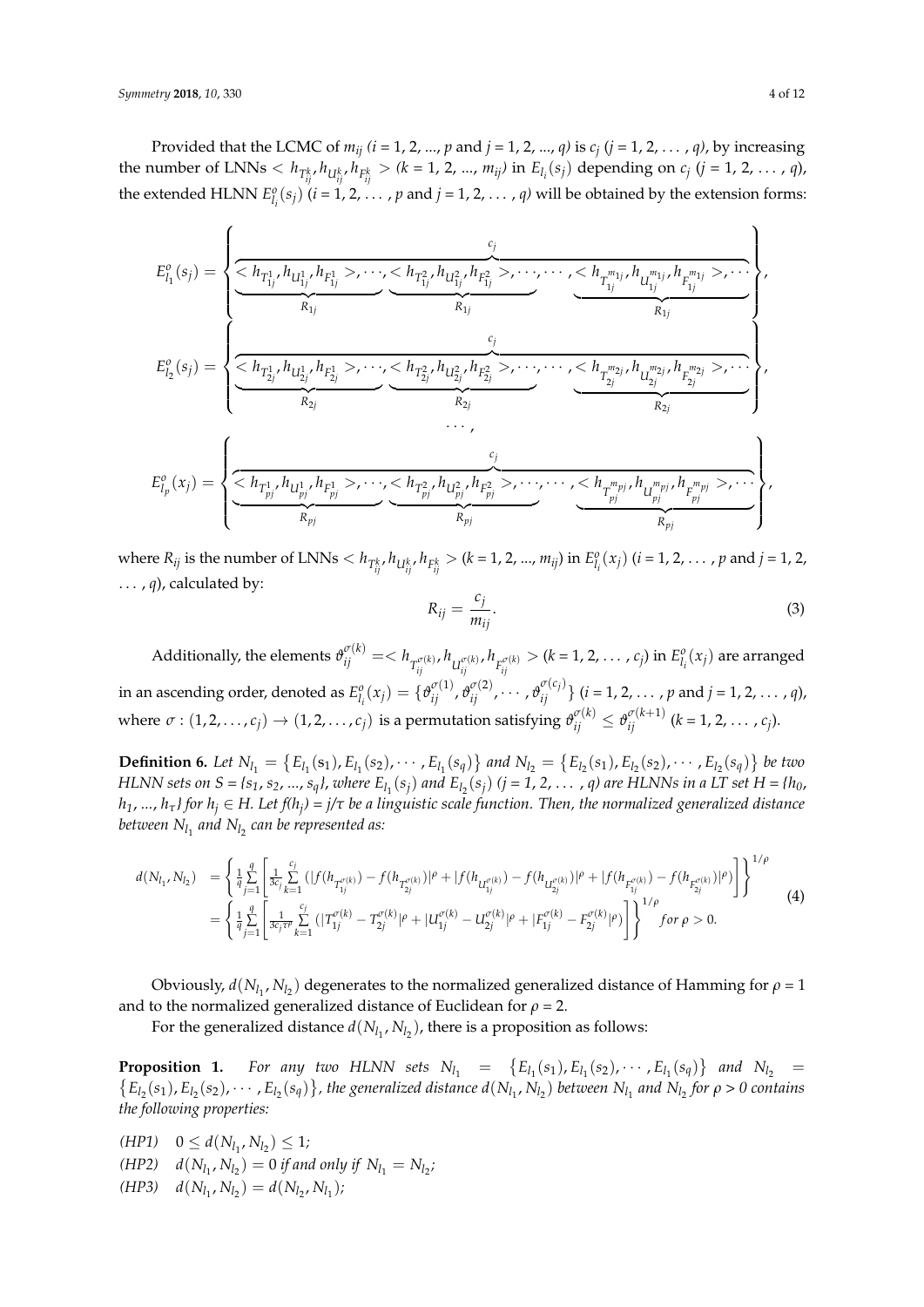(*HP4*) Let 
$$
N_{l_3} = \{E_{l_3}(s_1), E_{l_3}(s_2), \cdots, E_{l_3}(s_q)\}
$$
 be a HLNN set, then  $d(N_{l_1}, N_{l_2}) \le d(N_{l_1}, N_{l_3})$  and  $d(N_{l_2}, N_{l_3}) \le d(N_{l_1}, N_{l_3})$  if  $N_{l_1} \subseteq N_{l_2} \subseteq N_{l_3}$ .

**Proof.** It is obvious that the properties (HP1)–(HP3) are satisfied for  $d(N_{l_1}, N_{l_2})$ . Thus, we only need to prove the property (HP4).

Since there is  $N_{l_1} \subseteq N_{l_2} \subseteq N_{l_3}$ , there exists  $E^0_{l_1}(s_j) \le E^0_{l_2}(s_j) \le E^0_{l_3}(s_j)$  for  $s_j \in S$   $(j = 1, 2, ..., q)$ , which implies  $T^{\sigma(k)}_{3j} \geq T^{\sigma(k)}_{2j} \geq T^{\sigma(k)}_{1j}$  $U^{\sigma(k)}_{1j}$ ,  $U^{\sigma(k)}_{3j} \leq U^{\sigma(k)}_{2j} \leq U^{\sigma(k)}_{1j}$  $F_{1j}^{\sigma(k)}$ ,  $F_{3j}^{\sigma(k)} \leq F_{2j}^{\sigma(k)} \leq F_{1j}^{\sigma(k)}$  $f_{1j}^{(k)}$  for  $k = 1, 2, ..., c_j$ . It follows that

$$
\begin{array}{l} \left|T_{1j}^{\sigma(k)}-T_{2j}^{\sigma(k)}\right|\rho\leq\left|T_{1j}^{\sigma(k)}-T_{3j}^{\sigma(k)}\right|^\rho, \ \left|T_{2j}^{\sigma(k)}-T_{3j}^{\sigma(k)}\right|\rho\leq\left|T_{1j}^{\sigma(k)}-T_{3j}^{\sigma(k)}\right|\rho, \\ \left|U_{1j}^{\sigma(k)}-U_{2j}^{\sigma(k)}\right|\rho\leq\left|U_{1j}^{\sigma(k)}-U_{3j}^{\sigma(k)}\right|^\rho, \ \left|U_{2j}^{\sigma(k)}-U_{3j}^{\sigma(k)}\right|\rho\leq\left|U_{1j}^{\sigma(k)}-U_{3j}^{\sigma(k)}\right|\rho, \\ \left|F_{1j}^{\sigma(k)}-F_{2j}^{\sigma(k)}\right|\rho\leq\left|F_{1j}^{\sigma(k)}-F_{3j}^{\sigma(k)}\right|^\rho, \ \left|F_{2j}^{\sigma(k)}-F_{3j}^{\sigma(k)}\right|\rho\leq\left|F_{1j}^{\sigma(k)}-F_{3j}^{\sigma(k)}\right|\rho.\end{array}
$$

Then there are the following inequalities:

$$
\begin{vmatrix} T_{1j}^{\sigma(k)}-T_{2j}^{\sigma(k)}\Big| \rho+\Big|U_{1j}^{\sigma(k)}-U_{2j}^{\sigma(k)}\Big| \rho+\Big|F_{1j}^{\sigma(k)}-F_{2j}^{\sigma(k)}\Big| \rho+\Big|F_{1j}^{\sigma(k)}-F_{2j}^{\sigma(k)}\Big| \rho\leq \Big|T_{1j}^{\sigma(k)}-T_{3j}^{\sigma(k)}\Big| \rho+\Big|U_{1j}^{\sigma(k)}-U_{3j}^{\sigma(k)}\Big| \rho+\Big|F_{1j}^{\sigma(k)}-F_{3j}^{\sigma(k)}\Big| \rho\Big|T_{1j}^{\sigma(k)}-T_{2j}^{\sigma(k)}\Big| \rho+\Big|U_{1j}^{\sigma(k)}-U_{3j}^{\sigma(k)}\Big| \rho+\Big|F_{1j}^{\sigma(k)}-F_{3j}^{\sigma(k)}\Big| \rho+\Big|F_{1j}^{\sigma(k)}-F_{3j}^{\sigma(k)}\Big| \rho\Big|.
$$

Thus, the following relations can be further obtained:

$$
\frac{1}{3c_j\tau^{\rho}}\left[\sum_{k=1}^{c_j}(|(T_{1j}^{\sigma(k)}) - (T_{2j}^{\sigma(k)})|^{\rho} + |(U_{1j}^{\sigma(k)}) - (U_{2j}^{\sigma(k)})|^{\rho} + |(F_{1j}^{\sigma(k)}) - (F_{2j}^{\sigma(k)})|^{\rho}\right] \n\leq \frac{1}{3c_j\tau^{\rho}}\left[\sum_{k=1}^{c_j}(|(T_{1j}^{\sigma(k)}) - (T_{3j}^{\sigma(k)})|^{\rho} + |(U_{1j}^{\sigma(k)}) - (U_{3j}^{\sigma(k)})|^{\rho} + |(F_{1j}^{\sigma(k)}) - (F_{3j}^{\sigma(k)})|^{\rho}\right],\n\frac{1}{3c_j\tau^{\rho}}\left[\sum_{k=1}^{c_j}(|(T_{2j}^{\sigma(k)}) - (T_{3j}^{\sigma(k)})|^{\rho} + |(U_{2j}^{\sigma(k)}) - (U_{3j}^{\sigma(k)})|^{\rho} + |(F_{2j}^{\sigma(k)}) - (F_{3j}^{\sigma(k)})|^{\rho}\right] \n\leq \frac{1}{3c_j\tau^{\rho}}\left[\sum_{k=1}^{c_j}(|(T_{1j}^{\sigma(k)}) - (T_{3j}^{\sigma(k)})|^{\rho} + |(U_{1j}^{\sigma(k)}) - (U_{3j}^{\sigma(k)})|^{\rho} + |(F_{1j}^{\sigma(k)}) - (F_{3j}^{\sigma(k)})|^{\rho}\right].
$$

By Equation (4), there are  $d(N_{l_1}, N_{l_2}) \leq d(N_{l_1}, N_{l_3})$  and  $d(N_{l_2}, N_{l_3}) \leq d(N_{l_1}, N_{l_3})$  for  $\rho > 0$ . Therefore, the property (HP4) can hold.  $\square$ 

If we consider the weight  $w_j$  of an element  $s_j \in S$  with  $w_j \in [0, 1]$  and  $\sum_{j=1}^q w_j = 1$ , the generalized weighted distance between  $N_{l_1}$  and  $N_{l_2}$  is

$$
d_w(N_{l_1}, N_{l_2}) = \left\{ \sum_{j=1}^q w_j \left[ \frac{1}{3c_j} \sum_{k=1}^{c_j} \left( |f(h_{T_{l_j}^{\sigma(k)}}) - f(h_{T_{2j}^{\sigma(k)}})|^{\rho} + |f(h_{U_{l_j}^{\sigma(k)}}) - f(h_{U_{2j}^{\sigma(k)}})|^{\rho} + |f(h_{F_{l_j}^{\sigma(k)}}) - f(h_{F_{2j}^{\sigma(k)}})|^{\rho} \right) \right] \right\}^{1/\rho}
$$
  
= 
$$
\left\{ \sum_{j=1}^q w_j \left[ \frac{1}{3c_j \tau^{\rho}} \sum_{k=1}^{c_j} \left( |T_{1j}^{\sigma(k)} - T_{2j}^{\sigma(k)}|^{\rho} + |U_{1j}^{\sigma(k)} - U_{2j}^{\sigma(k)}|^{\rho} + |F_{1j}^{\sigma(k)} - F_{2j}^{\sigma(k)}|^{\rho} \right) \right] \right\}^{1/\rho} for \ \rho > 0.
$$
 (5)

Since the measures of similarity and distance are complementary with each other, the weighted measure of similarity between  $N_{l_1}$  and  $N_{l_2}$  can be represented by

$$
S_w(N_{l_1}, N_{l_2}) = 1 - d_w(N_{l_1}, N_{l_2})
$$
  
=  $1 - \left\{ \sum_{j=1}^q w_j \left[ \frac{1}{3c_j \tau^{\rho}} \sum_{k=1}^{c_j} \left( \left| T_{1j}^{\sigma(k)} - T_{2j}^{\sigma(k)} \right| \rho + \left| U_{1j}^{\sigma(k)} - U_{2j}^{\sigma(k)} \right| \rho + \left| F_{1j}^{\sigma(k)} - F_{2j}^{\sigma(k)} \right|^{\rho} \right) \right] \right\}^{1/\rho} for \ \rho > 0.$  (6)

Similar to the properties (HP1)–(HP4) satisfied by the generalized distance measure in Proposition 1, the similarity measure  $S_w(N_{l_1}, N_{l_2})$  also has the proposition as follows: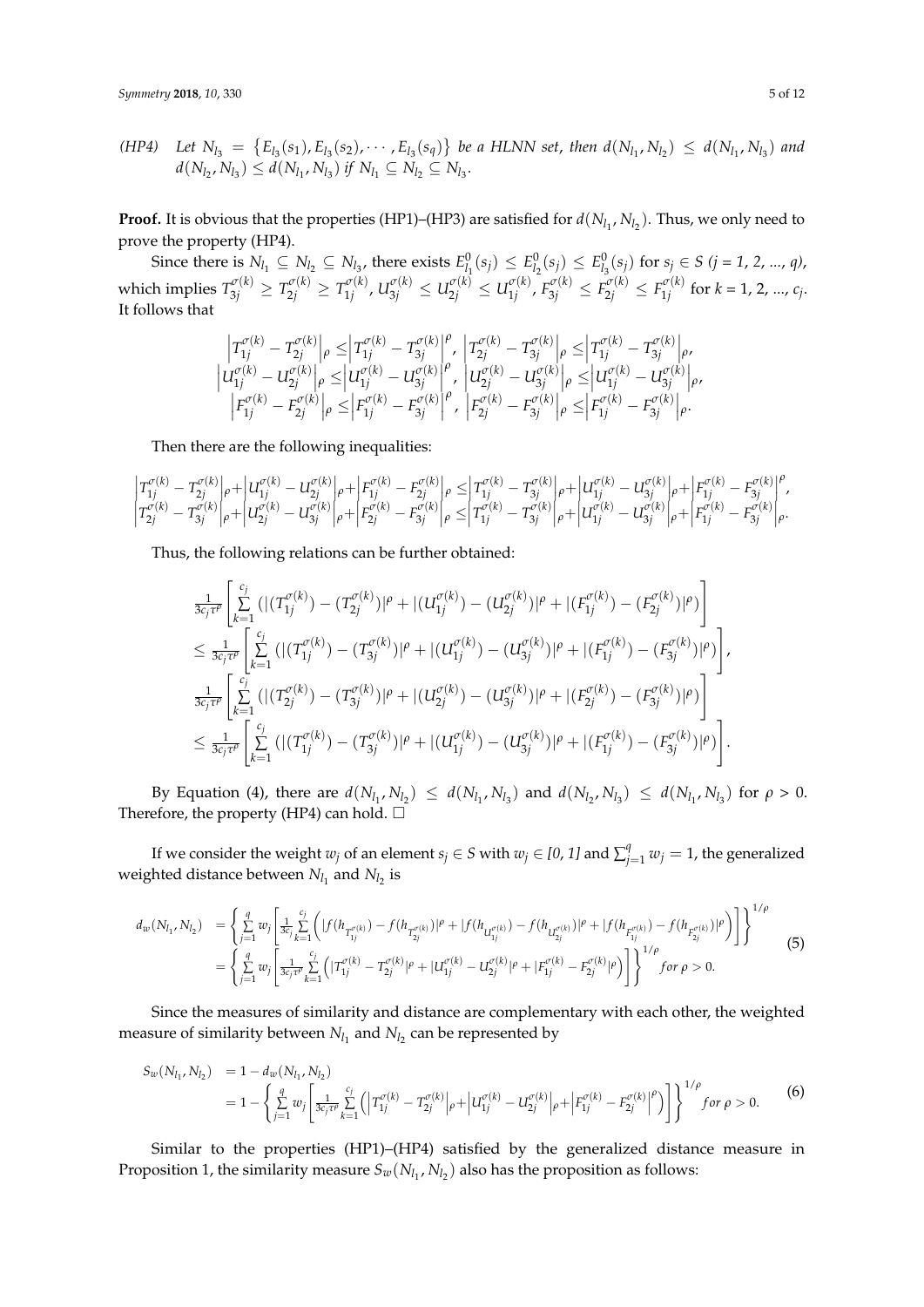**Proposition 2.** *The similarity measure*  $S_w(N_{l_1}, N_{l_2})$  *for*  $\rho > 0$  contains the following properties:

 $(HP1)$   $0 \leq S_w(N_{l_1}, N_{l_2}) \leq 1;$  $(S_w(N_{l_1}, N_{l_2}) = 1$  *if and only if*  $N_{l_1} = N_{l_2}$ ;  $(S_w(N_{l_1}, N_{l_2}) = S_w(N_{l_2}, N_{l_1});$ (HP4) Let  $N_{l_3}$  be a HLNN set, then there are  $S_w(N_{l_1}, N_{l_2}) \geq S_w(N_{l_1}, N_{l_3})$  and  $S_w(N_{l_2}, N_{l_3}) \geq S_w(N_{l_1}, N_{l_3})$  $if N_{l_1} \subseteq N_{l_2} \subseteq N_{l_3}.$ 

**Proof.** It is clear that  $S_w(N_{l_1}, N_{l_2})$  satisfies the properties (SP1)–(SP3). Thus, we only prove the property (SP4) here.

According to the proved property (HP4) in Proposition 1, if  $N_{l_1} \subseteq N_{l_2} \subseteq N_{l_3}$ , there exists the relations of  $d_w(N_{l_1}, N_{l_2}) \le d_w(N_{l_1}, N_{l_3})$  and  $d_w(N_{l_2}, N_{l_3}) \le d_w(N_{l_1}, N_{l_3})$  for  $\rho > 0$ . Since the similarity measure is the complement of the distance measure, both  $S_w(N_{l_1}, N_{l_2}) \geq S_w(N_{l_1}, N_{l_3})$  and  $S_w(N_{l_2}, N_{l_3}) \geq S_w(N_{l_1}, N_{l_3})$  can be easily obtained. Therefore, the property (SP4) can hold.  $\square$ 

#### <span id="page-5-0"></span>**5. MADM Method Using the Similarity Measure of HLNNs**

For a MADM problem in the HLNN setting, some DMs need to evaluate *p* alternatives (denoted by  $G = \{g_1, g_2, \dots, g_p\}$  over *q* attributes (denoted by  $S = \{s_1, s_2, \dots, s_q\}$ ) from the LT set  $H = \{h_0, h_1, \dots, h_q\}$ *h*<sub>τ</sub>*l*. Then, a weight vector  $W = (\omega_1, \omega_2, \dots, \omega_q)$ , which is on the conditions of  $0 \le \omega_i \le 1$  (*j* = 1, 2, ..., *q*) and  $\sum_{j=1}^{q} \omega_j = 1$ , represents the importance of the attributes in *S*. Thus, the HLNN decision matrix *M* can be expressed as:

$$
M = (E_{l_i}(s_j))_{p \times q} = \begin{array}{c} g_1 \\ g_2 \\ \vdots \\ g_p \end{array} \begin{bmatrix} E_{l_1}(s_1) & E_{l_1}(s_2) & \cdots & E_{l_1}(x_q) \\ E_{l_2}(s_1) & E_{l_2}(s_2) & \cdots & E_{l_2}(s_q) \\ \vdots & \vdots & \ddots & \vdots \\ E_{l_p}(s_1) & E_{l_p}(s_2) & \cdots & E_{l_p}(s_q) \end{array} \begin{bmatrix} \end{bmatrix}.
$$

where  $E_{l_i}(s_j)=\{< h_{T^1_{ij}}, h_{U^1_{ij}}, h_{F^1_{ij}}>, < h_{T^2_{ij}}, h_{U^2_{ij}}, h_{F^2_{ij}}>, \cdots, < h_{T^{m_{ij}}_{ij}}, h_{U^{m_{ij}}_{ij}}, h_{F^{m_{ij}}_{ij}}>\}$  is a HLNN for  $s_j \in$ *S*, and  $m_{ij}$  is the number of LNNs in  $E_{l_i}(s_j)$  ( $i = 1, 2, ..., p$  and  $j = 1, 2, ..., q$ ).

On the basis of the proposed similarity measure, a novel MADM method of HLNN is presented by the following steps:

**Step 1**: For any HLNN  $E_{l_i}(s_j)$   $(j = 1, 2, ..., q)$  in M, rank all elements  $\vartheta_{ij}^{\sigma(k)}$   $(k = 1, 2, ..., m_{ij})$  in each HLNN  $E_{l_i}(s_j)$  ( $j = 1, 2, ..., q$ ) in an ascending order according to their score and accuracy functions, then yield the corresponding extended HLNN  $E_{l_i}^o(s_j)$  based on the LCMC  $c_j$  and the occurrence number  $R_{ij}$  of every LNN in  $E_{l_i}(s_j)$  obtained by Equation (3). Hence, the extended decision matrix  $M^\circ$  is

$$
M^{o} = (E_{l_{i}}^{o}(s_{j}))_{p \times q} = \begin{bmatrix} g_{1} & E_{l_{1}}^{o}(s_{1}) & E_{l_{1}}^{o}(s_{2}) & \cdots & E_{l_{1}}^{o}(s_{q}) \\ g_{2} & E_{l_{2}}^{o}(s_{1}) & E_{l_{2}}^{o}(s_{2}) & \cdots & E_{l_{2}}^{o}(s_{q}) \\ \vdots & \vdots & \ddots & \vdots \\ g_{p} & E_{l_{p}}^{o}(s_{1}) & E_{l_{p}}^{o}(s_{2}) & \cdots & E_{l_{p}}^{o}(s_{q}) \end{bmatrix},
$$

where  $E_{l_i}^o(s_j) = \{ \vartheta_{ij}^{\sigma(1)}, \vartheta_{ij}^{\sigma(2)}, \cdots, \vartheta_{ij}^{\sigma(c_j)} \}$   $(i = 1, 2, \ldots, p$  and  $j = 1, 2, \ldots, q$ ) satisfies  $\vartheta_{ij}^{\sigma(k)} \leq \vartheta_{ij}^{\sigma(k+1)}$ *ij* (*k* = 1, 2, . . . , *c<sup>j</sup>* ).

**Step 2**: Specify an ideal HLNN set as  $g^* = \{E_l^o(s_1), E_l^o(s_2), \ldots, E_l^o(s_q)\} =$  $\{\theta_1^{\sigma(1)}\}$  $\frac{\sigma(1)}{1}, \vartheta_1^{\sigma(2)}$  $\mathcal{O}_1^{(\sigma(2)}, \ldots, \mathcal{O}_1^{(\sigma(c_1))})$  $\{ \sigma^{(\mathcal{C}_1)}_1 \}, \{ \vartheta_2^{\sigma(1)} \}$  $\frac{\varphi(1)}{2}$ ,  $\vartheta_2^{\sigma(2)}$  $\{\sigma_1^{\sigma(2)}, \ldots, \sigma_2^{\sigma(c_2)}\}, \ldots, \{\sigma_q^{\sigma(1)}, \sigma_q^{\sigma(2)}, \ldots, \sigma_q^{\sigma(c_q)}\}\} \quad \text{for \; all \; } \sigma_j^{\sigma(k)} \quad = < \delta_j^{\sigma(k)}$  $h_{\tau}$ ,  $h_0$ ,  $h_0 > (k = 1, 2, ..., c_i \text{ and } j = 1, 2, ..., q).$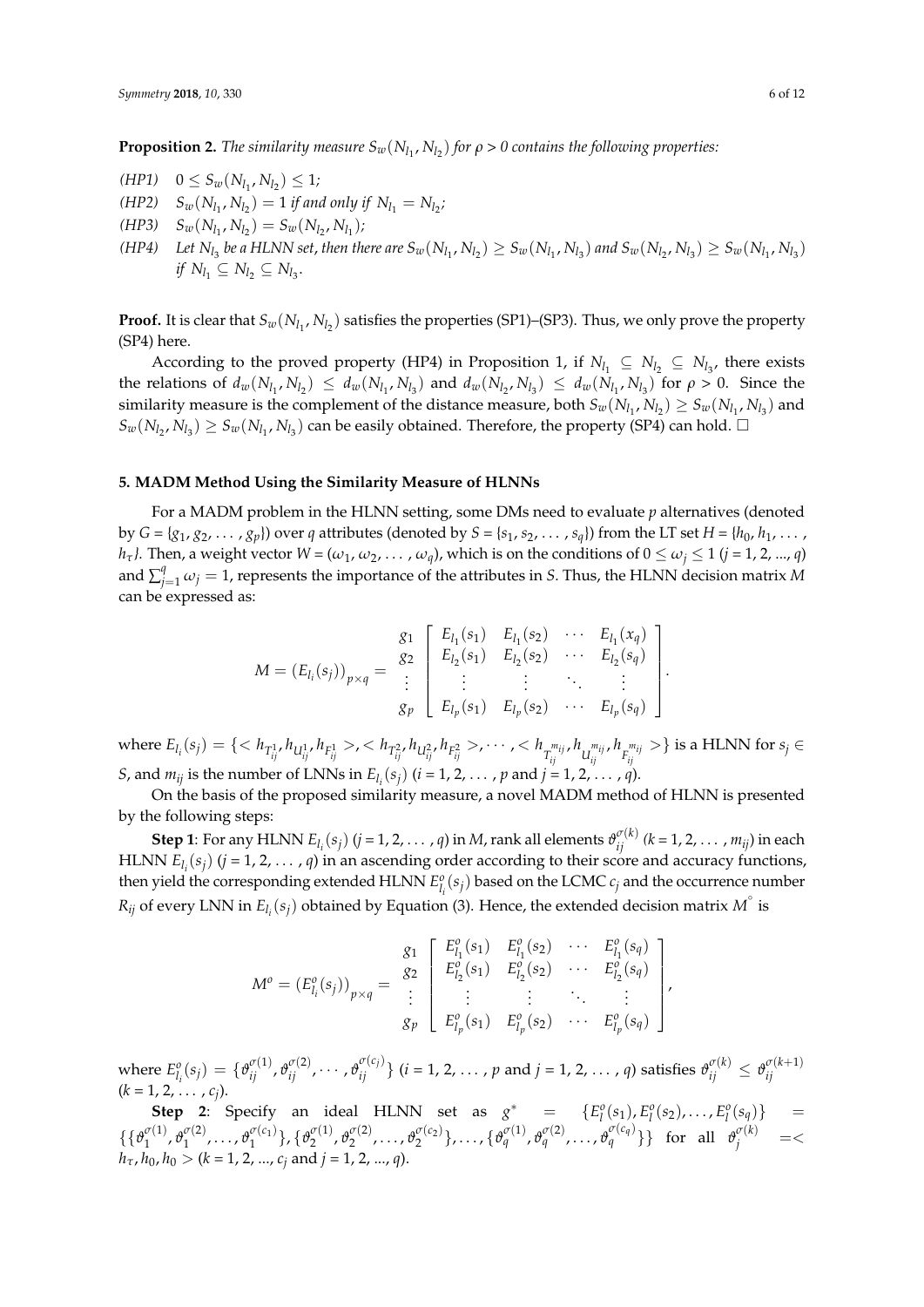Hence, the similarity measure between  $g_i$   $(i = 1, 2, ..., p)$  and  $g^*$  can be calculated by

$$
S_w(g_i, g^*) = 1 - d_w(g_i, g^*)
$$
  
\n
$$
= 1 - \left\{ \sum_{j=1}^q w_j \left[ \frac{1}{3c_j} \sum_{k=1}^{c_j} \left( |f(h_{T_{a_{ij}}^{\sigma(k)}}) - f(h_{\tau})|^{\rho} + |f(h_{U_{a_{ij}}^{\sigma(k)}}) - f(h_0)|^{\rho} + |f(h_{F_{a_{ij}}^{\sigma(k)}}) - f(h_0)|^{\rho} \right) \right] \right\}^{1/\rho}
$$
  
\n
$$
= 1 - \left\{ \sum_{j=1}^q w_j \left[ \frac{1}{3c_j \tau^{\rho}} \sum_{k=1}^{c_j} \left( |T_{a_{ij}}^{\sigma(k)} - \tau|^{\rho} + |U_{a_{ij}}^{\sigma(k)}|^{\rho} + |F_{a_{ij}}^{\sigma(k)}|^{\rho} \right) \right] \right\}^{1/\rho} for \ \rho > 0.
$$
  
\n(7)

**Step 3:** According to the similarity measure results, rank the alternatives in  $G = \{g_1, g_2, \dots, g_m\}$  in a descending order and choose the best one.

**Step 4:** End.

HLNN is a hybrid form of a LNN and HFS, which inherits the advantages of both the LNN and HFS, and expresses the decision-making information with a hesitant set of LNNs. The proposed LCMC-based distance and similarity measures can deal with not only the HLNN information, but also the LNN information, because the LNN is only a special case of the HLNN when the DMs have no hesitation; while all existing aggregation operators of LNNs [\[14\]](#page-10-10) cannot aggregate HLNN information for the reason that the HLNN is a LNN set of any length. Furthermore, existing MADM methods cannot deal with decision-making problems in the HLNN setting.

Moreover, to ensure the objectivity of the measure calculational results, the proposed LCMC-based distance and similarity measures are based on the LCMC extension method in HLNNs rather than by simply adding special components, such as the maximum or the minimum or the average values, which heavily depend on the personal interests and preferences of DMs [\[23](#page-11-0)[,24\]](#page-11-1) so as to easily result in subjective decision-making results. Thus, the novel MADM method of HLNN provides a more general and objective decision-making process for decision-makers.

#### <span id="page-6-0"></span>**6. Actual Example**

In this section, to verify whether the novel MADM approach with HLNNs is feasible and reasonable in practical applications, an investment decision-making case adapted from [\[14\]](#page-10-10) is illustrated under a HLNN environment. In this case, the investment company makes an optimal selection in a set of four possible manufacturers,  $G = \{g_1, g_2, g_3, g_4\}$ , for producing computers  $(g_1)$ , cars  $(g_2)$ , food  $(g_3)$ , and clothing  $(g_4)$ , respectively. The four alternatives must satisfy a set of three attributes,  $S = \{s_1, s_2, s_3\}$ , including the risk  $(s_1)$ , the growth  $(s_2)$ , and the environmental impact  $(s_3)$ , with the importance given by the weight vector  $W = (0.35, 0.25, 0.4)$ . Now, some DMs are assigned to assess the alternatives over the attributes by HLNN expressions from the given LT set  $H = \{h_0: \text{ none}, h_1:$ *lowest*, *h*2*: lower*, *h*3*: low*, *h*4*: moderate*, *h*5*: high*, *h*6*: higher*, *h*7*: highest*, *h*8*: perfect*}. Then, the assessment results regarding the four alternatives  $g_1$ ,  $g_2$ ,  $g_3$ , and  $g_4$  on the three attributes  $s_1$ ,  $s_2$ , and  $s_3$  can be constructed as

|                                        |                 | $g_1 \left\{ \langle h_6, h_1, h_2 \rangle, \langle h_6, h_1, h_2 \rangle, \langle h_7, h_3, h_4 \rangle \right\}$ | $\{, , \}$ | $\{< h_6, h_2, h_2>, < h_4, h_2, h_3>\}$                          |  |
|----------------------------------------|-----------------|--------------------------------------------------------------------------------------------------------------------|------------|-------------------------------------------------------------------|--|
| $M = \begin{bmatrix} 82 \end{bmatrix}$ |                 | {< $h_7, h_1, h_1$ >, < $h_7, h_2, h_3$ >, < $h_6, h_3, h_4$ >}                                                    | $\{, \}$   | $\{, \}$                                                          |  |
|                                        | $\mathcal{S}^3$ | $\{< h_6, h_2, h_2>, < h_5, h_1, h_2>\}$                                                                           | $\{, \}\$  | $\{, \}$                                                          |  |
|                                        |                 | $g_4$   {< $h_7$ , $h_1$ , $h_2$ >, < $h_6$ , $h_1$ , $h_1$ >, < $h_7$ , $h_2$ , $h_3$ >}                          | $\{, \}$   | { < $h_7$ , $h_2$ , $h_1$ >, < $h_5$ , $h_2$ , $h_3$ >} $\rfloor$ |  |

#### .Thus, there are the following decision steps:

**Step 1**: According to the score and accuracy functions obtained by Equations (1) and (2), rank the LNNs  $\vartheta_{ij}^{\sigma(k)}$  ( $k=1,2,\ldots$  ,  $m_{ij}$ ) in each HLNN  $E_{l_i}(s_j)$  ( $i=1,2,3,4$  and  $j=1,2,3$ ) in an ascending order, and obtain the following matrix:

$$
M' = \begin{array}{c} g_1\\ g_2\\ g_3\\ g_4 \end{array} \left\{ \begin{array}{l} \{, <, , <, , <\} \\ \{, <, , <\, h_7, h_1, h_2, <\} \\ \{
$$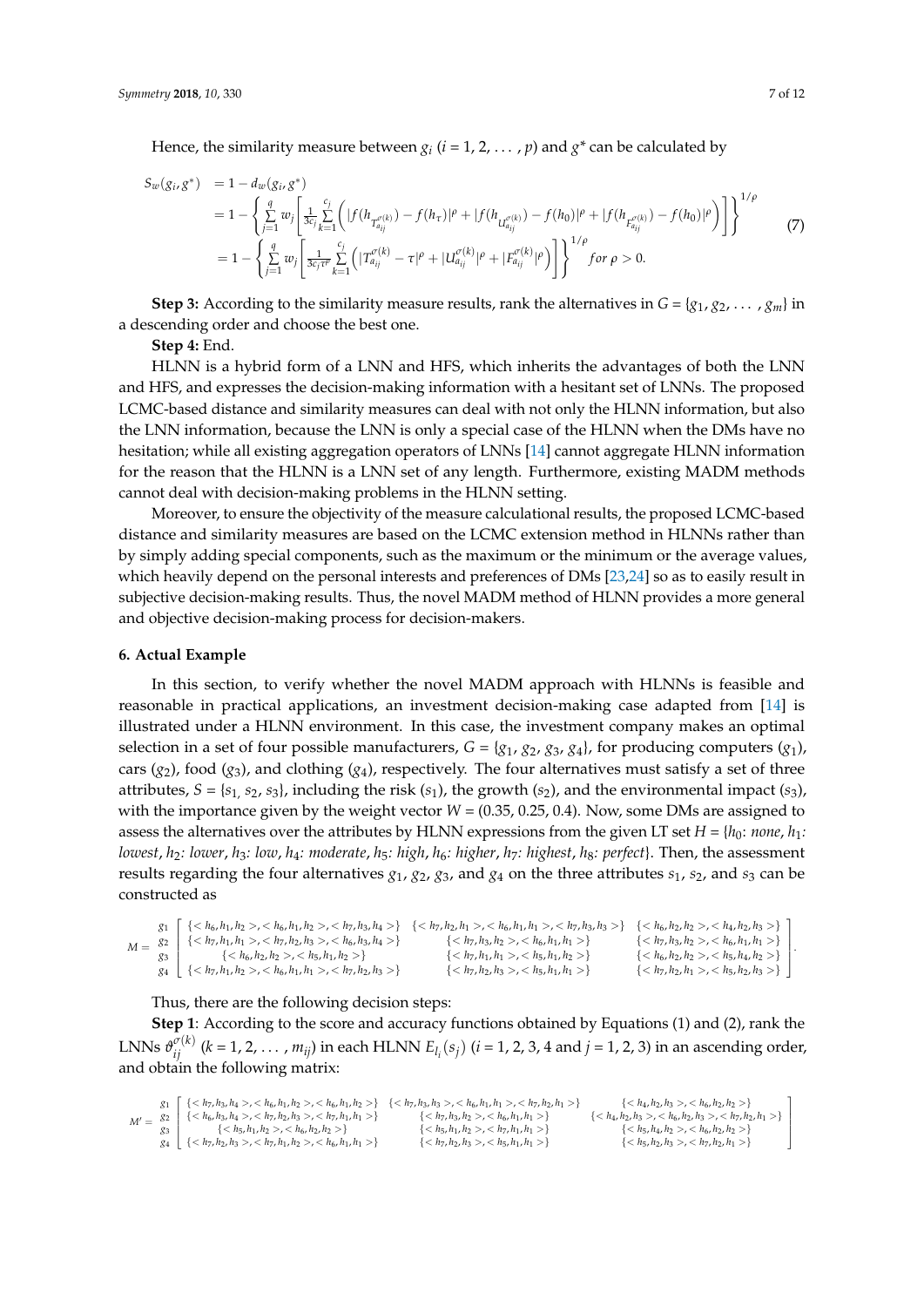Then, according to the LCMC  $c_j$  = 6 ( $j$  = 1, 2, 3) and the number of occurrences of LNNs  $R_{ij}$  of  $E_{l_i}(s_j)$  (*i* = 1, 2, 3, 4 and *j* = 1, 2, 3) obtained by Equation (3), yield the following extended decision matrix M°:

$$
g_{1} \{, < h_{7}, h_{3}, h_{4}>, < h_{6}, h_{1}, h_{2}>, < h_{6}, h_{1}, h_{2}>, < h_{6}, h_{1}, h_{2}>, < h_{6}, h_{1}, h_{2}>\}
$$
\n
$$
M^{o} = \begin{cases} \{, < h_{7}, h_{3}, h_{4}>, < h_{7}, h_{2}, h_{3}>, < h_{7}, h_{2}, h_{3}>, < h_{7}, h_{1}, h_{1}>, < h_{1} & < h_{7}, h_{1}, h_{1}>\} \{, < h_{5}, h_{1}, h_{2}>, < h_{5}, h_{1}, h_{2}>, < h_{6}, h_{2}, h_{2}>, < h_{6}, h_{2}, h_{2} & < h_{6}, h_{2}, h_{2}>\} \{, < h_{7}, h_{2}, h_{3}>, < h_{7}, h_{1}, h_{2}>, < h_{6}, h_{1}, h_{1}>, < h_{1} & < h_{6}, h_{1}, h_{1}>\} \{, < h_{7}, h_{3}, h_{3}>, < h_{6}, h_{1}, h_{1}>, < h_{7}, h_{8}, h_{9}\} \{, < h_{7}, h_{3}, h_{1} & < h_{6}, h_{1}, h_{1}>, < h_{7}, h_{8}, h_{1} & < h_{7}, h_{2}, h_{1} & < h_{8}, h_{1}, h_{1}>\} \{, < h_{7}, h_{3}, h_{2}>, < h_{7}, h_{3}, h_{2}>, < h_{6}, h_{1}, h_{1}>, < h_{8}, h_{1}, h_{1}>, < h_{1} & < h_{6}, h_{1}, h_{1}>\} \{, < h_{5}, h_{1}, h_{2}>, < h_{5}, h_{1}, h_{2}>, < h_{5}, h_{1}, h_{1} & < h_{1} & < h_{5}, h_{1}, h_{1}>\} \{, < h_{1}, h_{2}>, < h_{5}, h_{1}, h_{1} & < h_{1} & < h_{5}, h_{1}, h_{1}>\} \{
$$

**Step 2**: Obtain the similarity measures between the alternatives  $g_1$ ,  $g_2$ ,  $g_3$ , and  $g_4$  and the ideal solution *g\** = {{<8,0,0>, <8,0,0>, <8,0,0>, <8,0,0>, <8,0,0>, <8,0,0>}, {<8,0,0>, <8,0,0>, <8,0,0>, <8,0,0>, <8,0,0>, <8,0,0>}, {<8,0,0>, <8,0,0>, <8,0,0>, <8,0,0>, <8,0,0>, <8,0,0>}} by Equation (7) for *ρ* = 1 and 2:

$$
S_w(g_1, g^*) = 0.7354
$$
,  $S_w(g_2, g^*) = 0.7493$ ,  $S_w(g_3, g^*) = 0.7406$ ,  $S_w(g_4, g^*) = 0.7747$  for  $\rho = 1$ .  $S_w(g_1, g^*) = 0.7121$ ,  $S_w(g_2, g^*) = 0.7224$ ,  $S_w(g_3, g^*) = 0.7217$ ,  $S_w(g_4, g^*) = 0.7525$  for  $\rho = 2$ .

**Step 3**: Due to  $S_w(g_4, g^*)$  >  $S_w(g_2, g^*)$  >  $S_w(g_3, g^*)$  >  $S_w(g_1, g^*)$  for  $\rho = 1$  and 2, the ranking of the four alternatives is  $g_4 > g_2 > g_3 > g_1$ ; thus, the best choice is  $g_4$ .

By following the above steps, the MADM calculations of  $\rho \in [3, 100]$  are further performed for this example. The relative decision results, including the similarity measure, ranking order, average value (AV), standard deviation (SD), and the best alternative, are shown in Table [1.](#page-7-0) Obviously, the ranking order is  $g_4 > g_2 > g_3 > g_1$  for  $\rho = 1$  and 2, and then it becomes  $g_4 > g_3 > g_2 > g_1$  for  $\rho > 2$ ; while the best alternative is always *g*4.

<span id="page-7-0"></span>**Table 1.** Decision results of the proposed multiple-attribute decision-making (MADM) method for *ρ* ∈ [1, 100] and *W* = (0.35, 0.25, 0.4).

| $\rho^1$       | $S_w(g_1, g^*)$ , $S_w(g_2, g^*)$ , $S_w(g_3, g^*)$ , $S_w(g_4, g^*)$ <sup>2</sup> | <b>Ranking Order</b>    | AV <sup>3</sup> | SD <sup>4</sup> | <b>Best</b><br>Alternative |
|----------------|------------------------------------------------------------------------------------|-------------------------|-----------------|-----------------|----------------------------|
|                | 0.7354, 0.7493, 0.7406, 0.7747                                                     | $g_4 > g_2 > g_3 > g_1$ | 0.7500          | 0.0151          | $g_4$                      |
| $\overline{2}$ | 0.7121, 0.7224, 0.7217, 0.7525                                                     | $g_4 > g_2 > g_3 > g_1$ | 0.7272          | 0.0152          | $g_4$                      |
| 3              | 0.6905, 0.6985, 0.7037, 0.7335                                                     | $g_4 > g_3 > g_2 > g_1$ | 0.7066          | 0.0163          | $g_4$                      |
| $\overline{4}$ | 0.6710, 0.6781, 0.6867, 0.7182                                                     | $g_4 > g_3 > g_2 > g_1$ | 0.6885          | 0.018           | 84                         |
| 5              | 0.6539, 0.6608, 0.6710, 0.7061                                                     | $g_4 > g_3 > g_2 > g_1$ | 0.6730          | 0.0201          | 84                         |
| 10             | 0.5972, 0.6047, 0.6133, 0.6722                                                     | $g_4 > g_3 > g_2 > g_1$ | 0.6219          | 0.0296          | 84                         |
| 15             | 0.5690, 0.5754, 0.5817, 0.6575                                                     | $g_4 > g_3 > g_2 > g_1$ | 0.5959          | 0.0358          | $g_4$                      |
| 20             | 0.5531, 0.5582, 0.5631, 0.6497                                                     | $g_4 > g_3 > g_2 > g_1$ | 0.5810          | 0.0398          | $g_4$                      |
| 30             | 0.5361, 0.5397, 0.5432, 0.6417                                                     | $g_4 > g_3 > g_2 > g_1$ | 0.5652          | 0.0443          | 84                         |
| 40             | 0.5273, 0.5301, 0.5327, 0.6376                                                     | $g_4 > g_3 > g_2 > g_1$ | 0.5569          | 0.0466          | $g_4$                      |
| 50             | 0.5220, 0.5242, 0.5264, 0.6351                                                     | $g_4 > g_3 > g_2 > g_1$ | 0.5519          | 0.048           | 84                         |
| 100            | 0.5111, 0.5123, 0.5134, 0.6301                                                     | $g_4 > g_3 > g_2 > g_1$ | 0.5417          | 0.051           | $g_4$                      |

Notes: <sup>1</sup>  $ρ$ : parameter; <sup>2</sup>  $S_w(g_i, g^*)$ : the similarity measures between the alternatives  $g_i(i = 1, 2, 3, 4)$  and the ideal solution *g\** = {{<8,0,0>, <8,0,0>, <8,0,0>, <8,0,0>, <8,0,0>, <8,0,0>}, {<8,0,0>, <8,0,0>, <8,0,0>, <8,0,0>, <8,0,0>, <8,0,0>}, {<8,0,0>, <8,0,0>, <8,0,0>, <8,0,0>, <8,0,0>, <8,0,0>}}; <sup>3</sup> AV: average value; <sup>4</sup> SD: standard deviation.

.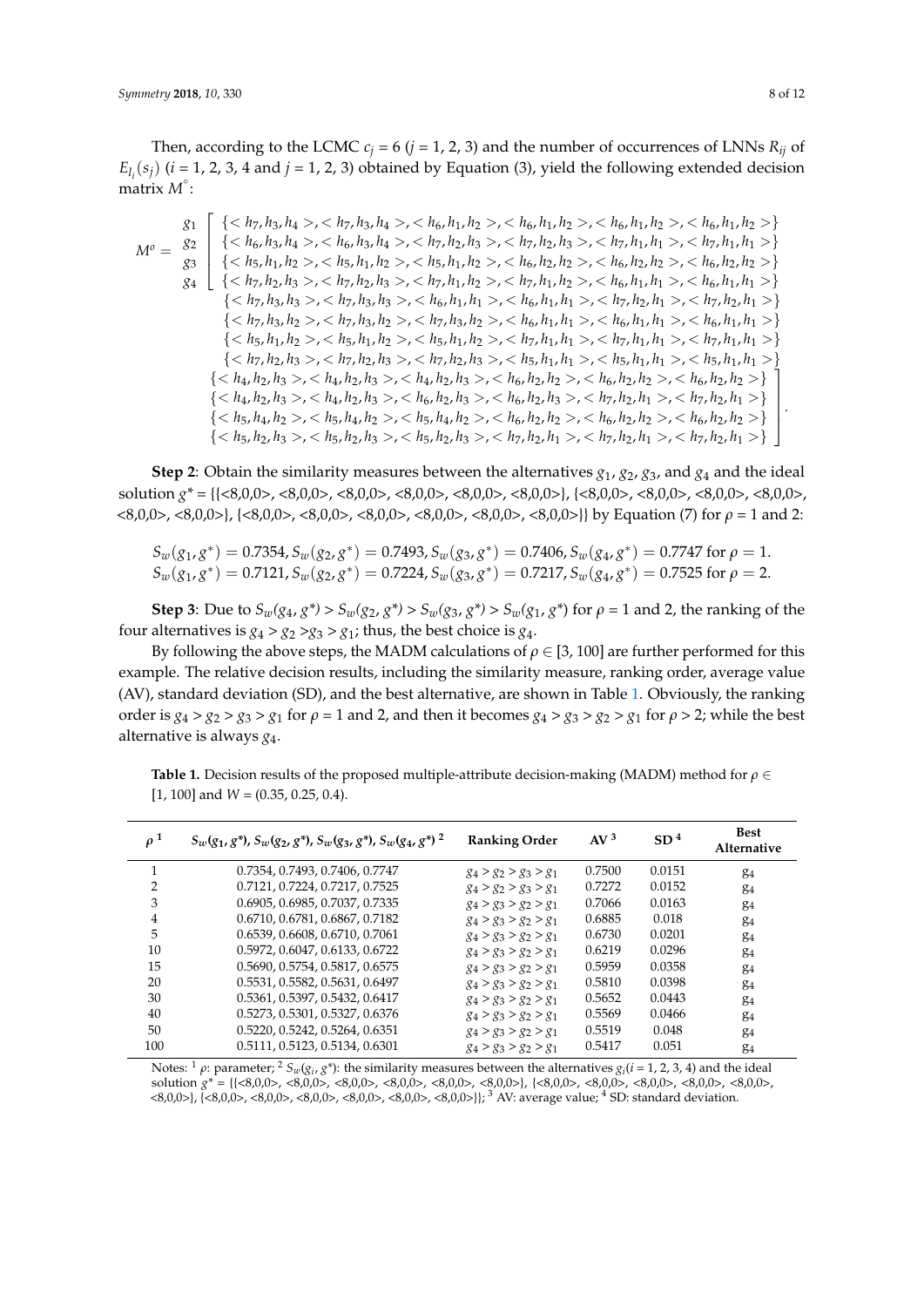#### **7. Discussion and Analysis 7. Discussion and Analysis**

In this section, further discussion and analysis are carried out for the resolution and the sensitivity In this section, further discussion and analysis are carried out for the resolution and the of the novel MADM method of HLNNs.

## *7.1. Resolution Analysis 7.1. Resolution Analysis*

According to Table [1](#page-7-0), Figure [1](#page-8-0) illustrates the SDs of the similarity measures for  $\rho \in [1, 100]$ . Clearly, the SD increases with increasing the value of  $\rho$ . Then, it reaches 0.051 for  $\rho$  = 100. Since the SD can reflect the resolution/discrimination level of the MADM method, it is obvious that the SD can reflect the resolution/discrimination level of the MADM method, it is obvious that the resolution/discrimination level will be enhanced with increasing the value of *ρ* so as to provide resolution/discrimination level will be enhanced with increasing the value of *ρ* so as to provide effective decision information for decision-makers in the MADM process. However, considering that effective decision information for decision-makers in the MADM process. However, considering the computational complexity of MADM increases with increasing the value of  $\rho$ , we recommend selecting the MADM method with some suitable value of  $\rho$  under the condition that the resolution degree meets some actual requirement and the DMs' preference.

<span id="page-8-0"></span>

**Figure 1.** SD of similarity measure values for  $\rho \in [1, 100]$  and  $W = (0.35, 0.25, 0.4)$ .

#### *7.2. Sensitivity Analysis of Weights 7.2. Sensitivity Analysis of Weights*

The average weight vector of  $W = (1/3, 1/3, 1/3)$  is applied to the actual example as a comparison with  $W = (0.35, 0.25, 0.4)$  to illustrate the weight sensitivity of the MADM method. The decision results with  $W = (1/3, 1/3, 1/3)$  are [sh](#page-9-0)own in Table 2. Then, the similarity measure values for  $W = (0.35, 0.25, 0.25, 0.35, 0.35, 0.35, 0.35, 0.35, 0.35, 0.35, 0.35, 0.35, 0.35, 0.35, 0.35, 0.35, 0.35, 0.35, 0.35, 0.35, 0.35, 0.35$ 0.4) and  $W = (1/3, 1/3, 1/3)$  are further illustr[ate](#page-9-1)d in Figure 2a,b.

From Figur[e](#page-9-1) 2, obviously, the similarity measure curves with *W* = (0.35, 0.25, 0.4) are very From Figure 2, obviously, the similarity measure curves with *W* = (0.35, 0.25, 0.4) are very similar to those with  $W = (1/3, 1/3, 1/3)$ . By carefully com[par](#page-7-0)ing [Ta](#page-9-0)bles 1 and 2, we find that the ranking orders are identical except that of  $\rho = 2$ . For  $\rho = 2$ , the ranking orders of  $g_4 > g_2 > g_3 > g_1$  for  $W = (0.35, 0.25, 0.4)$ and  $g_4 > g_3 > g_2 > g_1$  for  $W = (1/3, 1/3, 1/3)$  indicate a little difference. Then, the best alternatives are the same within the entire range of *ρ*. Hence, the ranking orders in this example imply a little sensitivity to the attribute weights.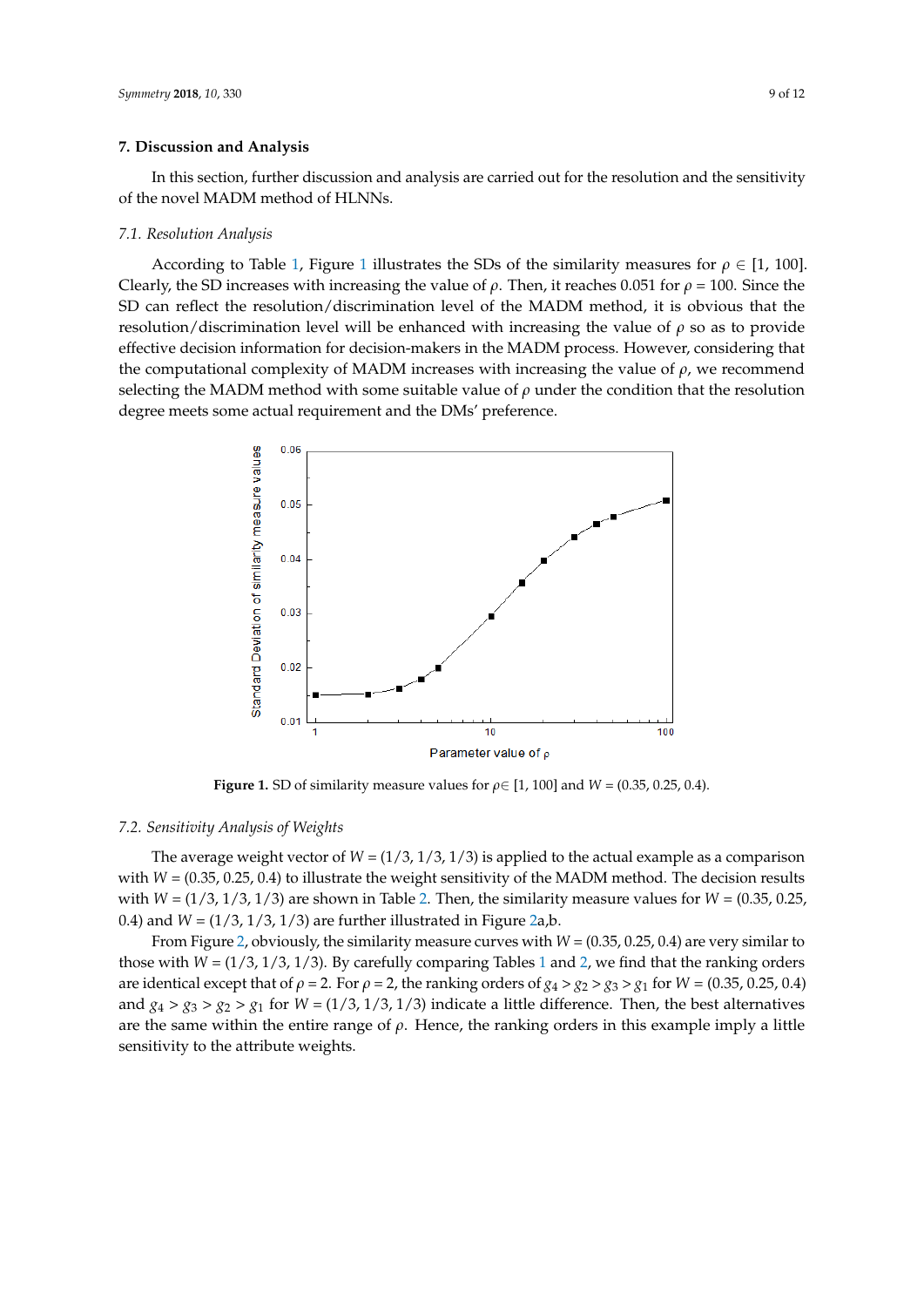<span id="page-9-1"></span>

| $\rho$                                                                      | $S_w(g_1, g^*)$ , $S_w(g_2, g^*)$ , $S_w(g_3, g^*)$ , $S_w(g_4, g^*)$                                                                                                                                                                      | <b>Ranking Order</b>                                                                  | AV     | <b>SD</b>                          | <b>Best</b><br>Alternative                                                                                                                                                                         |
|-----------------------------------------------------------------------------|--------------------------------------------------------------------------------------------------------------------------------------------------------------------------------------------------------------------------------------------|---------------------------------------------------------------------------------------|--------|------------------------------------|----------------------------------------------------------------------------------------------------------------------------------------------------------------------------------------------------|
| $\mathbf{1}$                                                                | 0.7431, 0.7546, 0.7500, 0.7755                                                                                                                                                                                                             | $g_4 > g_2 > g_3 > g_1$                                                               | 0.7558 | 0.0121                             | $g_4$                                                                                                                                                                                              |
| 2                                                                           | 0.7189, 0.7278, 0.7300, 0.7529                                                                                                                                                                                                             | $g_4 > g_3 > g_2 > g_1$                                                               | 0.7324 | 0.0125                             | g <sub>4</sub>                                                                                                                                                                                     |
| 3                                                                           | 0.6968, 0.7039, 0.7112, 0.7336                                                                                                                                                                                                             | $g_4 > g_3 > g_2 > g_1$                                                               | 0.7114 | 0.0138                             | $g_4$                                                                                                                                                                                              |
| 4                                                                           | 0.6769, 0.6833, 0.6938, 0.7180                                                                                                                                                                                                             | $g_4 > g_3 > g_2 > g_1$                                                               | 0.693  | 0.0156                             | $g_4$                                                                                                                                                                                              |
| 5                                                                           | 0.6596, 0.6659, 0.6779, 0.7057                                                                                                                                                                                                             | $g_4 > g_3 > g_2 > g_1$                                                               | 0.6773 | 0.0177                             | g <sub>4</sub>                                                                                                                                                                                     |
| 10                                                                          | 0.6019, 0.6088, 0.6193, 0.6717                                                                                                                                                                                                             | $g_4 > g_3 > g_2 > g_1$                                                               | 0.6254 | 0.0274                             | <b>g</b> <sub>4</sub>                                                                                                                                                                              |
| 15                                                                          | 0.5727, 0.5786, 0.5865, 0.6572                                                                                                                                                                                                             | $g_4 > g_3 > g_2 > g_1$                                                               | 0.5988 | 0.0341                             | g <sub>4</sub>                                                                                                                                                                                     |
| 20                                                                          | 0.556, 0.5608, 0.5671, 0.6495                                                                                                                                                                                                              | $g_4 > g_3 > g_2 > g_1$                                                               | 0.5834 | 0.0384                             | g <sub>4</sub>                                                                                                                                                                                     |
| 30                                                                          | 0.5381, 0.5415, 0.5459, 0.6415                                                                                                                                                                                                             | $g_4 > g_3 > g_2 > g_1$                                                               | 0.5668 | 0.0432                             | <b>g</b> <sub>4</sub>                                                                                                                                                                              |
| 40                                                                          | 0.5289, 0.5315, 0.5349, 0.6374                                                                                                                                                                                                             | $g_4 > g_3 > g_2 > g_1$                                                               | 0.5582 | 0.0458                             | g <sub>4</sub>                                                                                                                                                                                     |
| 50                                                                          | 0.5232, 0.5254, 0.5281, 0.6350                                                                                                                                                                                                             | $g_4 > g_3 > g_2 > g_1$                                                               | 0.5529 | 0.0474                             | <b>g</b> <sub>4</sub>                                                                                                                                                                              |
| 100                                                                         | 0.5118, 0.5128, 0.5142, 0.6300                                                                                                                                                                                                             | $g_4 > g_3 > g_2 > g_1$                                                               | 0.5422 | 0.0507                             | $g_4$                                                                                                                                                                                              |
| 0.80<br>0.75<br>⋽<br>0.70<br>0.65<br>0.60<br>0.55<br>0.50<br>$\overline{1}$ | $- - S_{w}(g_{1}, g_{0})$<br>$-$ o $-$ S <sub>w</sub> (g <sub>2</sub> ,g <sup>'</sup> )<br>$-$ <b>A</b> $-$ <b>S</b> <sub>w</sub> (g <sub>3</sub> ,g <sup>*</sup> )<br>$-\star - S_{w}(g_{4}, g^{*})$<br><b>一致女女女女女女女女女女女</b><br>10<br>100 | 0.80<br>0.75<br>Similarity measure value of g<br>0.70<br>0.65<br>0.60<br>0.55<br>0.50 |        | <b>TA TA TA TATARANG KAB</b><br>10 | $-$ = $S_{w}(g_{1}, g_{1})$<br>$-$ 0 $ S_{w}(g_{2}, g^{2})$<br>$-\blacktriangle - S_{\mathsf{w}}(\mathsf{g}_{3},\mathsf{g})$<br>$-\star-S_{\mathsf{w}}(\mathsf{g}_\mathsf{4},\mathsf{g}^*)$<br>100 |
|                                                                             | Parameter value of $\rho$                                                                                                                                                                                                                  |                                                                                       |        | Parameter value of $\rho$          |                                                                                                                                                                                                    |
|                                                                             | (a)                                                                                                                                                                                                                                        |                                                                                       |        | (b)                                |                                                                                                                                                                                                    |

<span id="page-9-0"></span>**Table 2.** Decision results of the proposed MADM method for  $\rho \in [1, 100]$  and  $W = (1/3, 1/3, 1/3)$ .

**Figure 2.** Similarity measure values of four alternatives for  $\rho \in [1, 100]$ . (a)  $W = (0.35, 0.25, 0.4)$  and (b) and (**b**) *W* = (1/3, 1/3, 1/3). *W* = (1/3, 1/3, 1/3).

# **8. Conclusions 8. Conclusions**

This paper firstly defined the concept of HLNNs by integrating a HFS with a LNN. Then, the normalized generalized distance and similarity measures of HLNNs were presented based on LCMC method. Next, a novel MADM method based on the proposed similarity measure was the LCMC method. Next, a novel MADM method based on the proposed similarity measure was presented under the HLNN environment. Finally, a MADM example of an investment problem was presented under the HLNN environment. Finally, a MADM example of an investment problem was illustrated to demonstrate that the developed method is feasible and applicable. Since the HLNN illustrated to demonstrate that the developed method is feasible and applicable. Since the HLNN combines the merits of the HFS and LNN, containing more information than the LNN, the MADM combines the merits of the HFS and LNN, containing more information than the LNN, the MADM method of HLNNs based on the LCMC method is more objective and more suitable for the practical method of HLNNs based on the LCMC method is more objective and more suitable for the practical applications with HLNN information. applications with HLNN information.

However, some advantages of the proposed HLNNs and MADM method based on the LCMC However, some advantages of the proposed HLNNs and MADM method based on the LCMC method are listed as follows: method are listed as follows:

- (1) The proposed HLNN provides a new effective way to express more decision information than (1) The proposed HLNN provides a new effective way to express more decision information than existing LNNs by considering the hesitancy of DMs. existing LNNs by considering the hesitancy of DMs.
- (2) The proposed MADM method of HLNNs solves the MADM problems with HLNN information (2) The proposed MADM method of HLNNs solves the MADM problems with HLNN information for the first time, as well as the gap of existing linguistic decision-making methods. for the first time, as well as the gap of existing linguistic decision-making methods.
- (3) The proposed distance and similarity measures of HLNNs based on the LCMC extension (3) The proposed distance and similarity measures of HLNNs based on the LCMC extension method for HLNNs are more objective and more reasonable than those reported in [\[23,](#page-11-0)[24\]](#page-11-1).

Future research on HLNNs will focus on the development of new aggregation operators and correlation coefficients of HLNNs, and their applications in fault diagnosis, medical diagnosis, decision-making, and so on in the HLNN setting.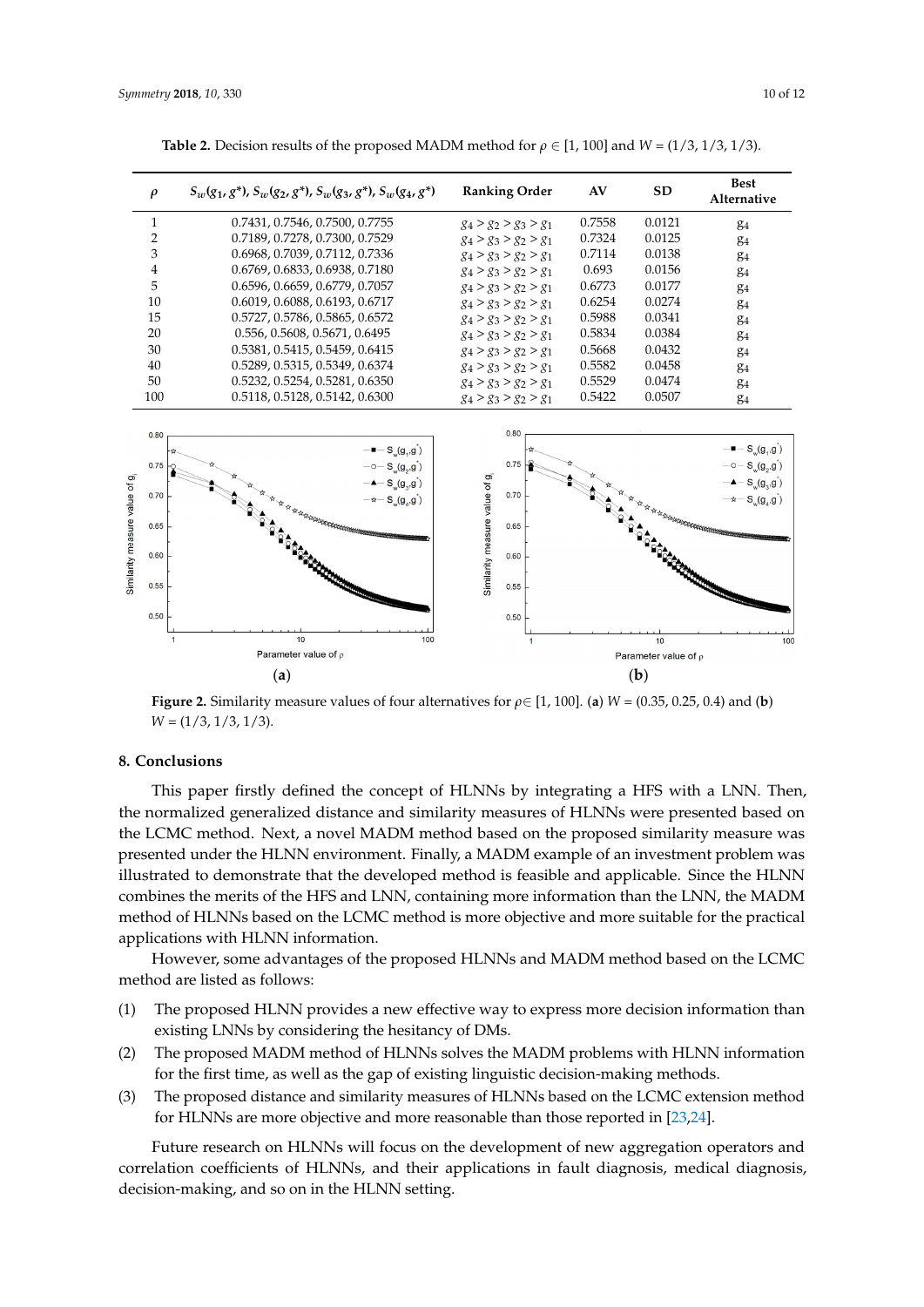**Author Contributions:** J.Y. originally proposed HLNNs and their operations, and W.C. presented the MADM method of HLNNs and the calculation and comparative analysis of an actual example. Both coauthors wrote the paper together.

**Funding:** This paper was supported by the National Natural Science Foundation of China (No. 61703280).

**Conflicts of Interest:** The authors declare no conflict of interest.

#### **References**

- <span id="page-10-0"></span>1. Zadeh, L.A. The concept of a linguistic variable and its application to approximate reasoning Part I. *Inf. Sci.* **1975**, *8*, 199–249. [\[CrossRef\]](http://dx.doi.org/10.1016/0020-0255(75)90036-5)
- 2. Herrera, F.; Herrera-Viedma, E.; Verdegay, J.L. A model of consensus in group decision making under linguistic assessments. *Fuzzy Set Syst.* **1996**, *78*, 73–87. [\[CrossRef\]](http://dx.doi.org/10.1016/0165-0114(95)00107-7)
- 3. Herrera, F.; Herrera-Viedma, E. Linguistic decision analysis: Steps for solving decision problems under linguistic information. *Fuzzy Set Syst.* **2000**, *115*, 67–82. [\[CrossRef\]](http://dx.doi.org/10.1016/S0165-0114(99)00024-X)
- <span id="page-10-1"></span>4. Xu, Z.S. A method based on linguistic aggregation operators for group decision making with linguistic preference relations. *Inf. Sci.* **2004**, *166*, 19–30. [\[CrossRef\]](http://dx.doi.org/10.1016/j.ins.2003.10.006)
- <span id="page-10-2"></span>5. Xu, Z.S. Uncertain linguistic aggregation operators based approach to multiple attribute group decision making under uncertain linguistic environment. *Inf. Sci.* **2004**, *168*, 171–184. [\[CrossRef\]](http://dx.doi.org/10.1016/j.ins.2004.02.003)
- <span id="page-10-3"></span>6. Xu, Z.S. Induced uncertain linguistic OWA operators applied to group decision making. *Inf. Sci.* **2006**, *7*, 231–238. [\[CrossRef\]](http://dx.doi.org/10.1016/j.inffus.2004.06.005)
- <span id="page-10-4"></span>7. Wei, G.W. Uncertain linguistic hybrid geometric mean operator and its application to group decision making under uncertain linguistic environment. *Int. J. Uncertain. Fuzziness* **2009**, *17*, 251–267. [\[CrossRef\]](http://dx.doi.org/10.1142/S021848850900584X)
- <span id="page-10-5"></span>8. Peng, B.; Ye, C.; Zeng, S. Uncertain pure linguistic hybrid harmonic averaging operator and generalized interval aggregation operator based approach to group decision making. *Knowl.-Based Syst.* **2012**, *36*, 175–181. [\[CrossRef\]](http://dx.doi.org/10.1016/j.knosys.2012.06.008)
- <span id="page-10-6"></span>9. Chen, Z.C.; Liu, P.H.; Pei, Z. An approach to multiple attribute group decision making based on linguistic intuitionistic fuzzy numbers. *Int. J. Comput. Intell. Syst.* **2015**, *8*, 747–760. [\[CrossRef\]](http://dx.doi.org/10.1080/18756891.2015.1061394)
- <span id="page-10-7"></span>10. Liu, P.D.; Liu, J.L.; Merigó, J.M. Partitioned Heronian means based on linguistic intuitionistic fuzzy numbers for dealing with multi-attribute group decision making. *Appl. Soft Comput.* **2018**, *62*, 395–422. [\[CrossRef\]](http://dx.doi.org/10.1016/j.asoc.2017.10.017)
- <span id="page-10-8"></span>11. Peng, X.; Liu, C. Algorithms for neutrosophic soft decision making based on EDAS, new similarity measure and level soft set. *J. Intell. Fuzzy Syst.* **2017**, *32*, 955–968. [\[CrossRef\]](http://dx.doi.org/10.3233/JIFS-161548)
- 12. Zavadskas, E.K.; Bausys, R.; Juodagalviene, B.; Garnyte-Sapranaviciene, I. Model for residential house element and material selection by neutrosophic MULTIMOORA method. *Eng. Appl. Artif. Intell.* **2017**, *64*, 315–324. [\[CrossRef\]](http://dx.doi.org/10.1016/j.engappai.2017.06.020)
- <span id="page-10-9"></span>13. Bausys, R.; Juodagalviene, B. Garage location selection for residential house by WASPAS-SVNS method. *J. Civ. Eng. Manag.* **2017**, *23*, 421–429. [\[CrossRef\]](http://dx.doi.org/10.3846/13923730.2016.1268645)
- <span id="page-10-10"></span>14. Fang, Z.B.; Ye, J. Multiple attribute group decision-making method based on linguistic neutrosophic numbers. *Symmetry* **2017**, *9*, 111. [\[CrossRef\]](http://dx.doi.org/10.3390/sym9070111)
- <span id="page-10-11"></span>15. Liu, P.D.; Mahmood, T.; Khan, Q. Group decision making based on power Heronian aggregation operators under linguistic neutrosophic environment. *Int. J. Fuzzy Syst.* **2018**, *20*, 970–985. [\[CrossRef\]](http://dx.doi.org/10.1007/s40815-018-0450-2)
- <span id="page-10-12"></span>16. Torra, V.; Narukawa, Y. On hesitant fuzzy sets and decision. In Proceedings of the 18th IEEE International Conference on Fuzzy Systems, Jeju Island, Korea, 20–24 August 2009; pp. 1378–1382. [\[CrossRef\]](http://dx.doi.org/10.1109/FUZZY.2009.5276884)
- <span id="page-10-13"></span>17. Torra, V. Hesitant fuzzy sets. *Int. J. Intell. Syst.* **2010**, *25*, 529–539. [\[CrossRef\]](http://dx.doi.org/10.1002/int.20418)
- <span id="page-10-14"></span>18. Rodríguez, R.M.; Martínez, L.; Herrera, F. Hesitant Fuzzy Linguistic Term Sets for Decision Making. *IEEE Trans. Fuzzy Syst.* **2012**, *20*, 109–119. [\[CrossRef\]](http://dx.doi.org/10.1109/TFUZZ.2011.2170076)
- <span id="page-10-15"></span>19. Rodríguez, R.M.; MartíNez, L.; Herrera, F. A group decision making model dealing with comparative linguistic expressions based on hesitant fuzzy linguistic term sets. *Inf. Sci.* **2013**, *241*, 28–42. [\[CrossRef\]](http://dx.doi.org/10.1016/j.ins.2013.04.006)
- <span id="page-10-16"></span>20. Lin, R.; Zhao, X.F.; Wei, G.W. Models for selecting an ERP system with hesitant fuzzy linguistic information. *J. Intell. Fuzzy Syst.* **2014**, *26*, 2155–2165. [\[CrossRef\]](http://dx.doi.org/10.3233/IFS-130890)
- <span id="page-10-17"></span>21. Wang, J.Q.; Wu, J.T.; Wang, J.; Zhang, H.; Chen, X. Interval-valued hesitant fuzzy linguistic sets and their applications in multi-criteria decision-making problems. *Inf. Sci.* **2014**, *288*, 55–72. [\[CrossRef\]](http://dx.doi.org/10.1016/j.ins.2014.07.034)
- <span id="page-10-18"></span>22. Ye, J. Multiple Attribute Decision-Making Methods Based on the Expected Value and the Similarity Measure of Hesitant Neutrosophic Linguistic Numbers. *Cogn. Comput.* **2018**, *10*, 454–463. [\[CrossRef\]](http://dx.doi.org/10.1007/s12559-017-9535-8)